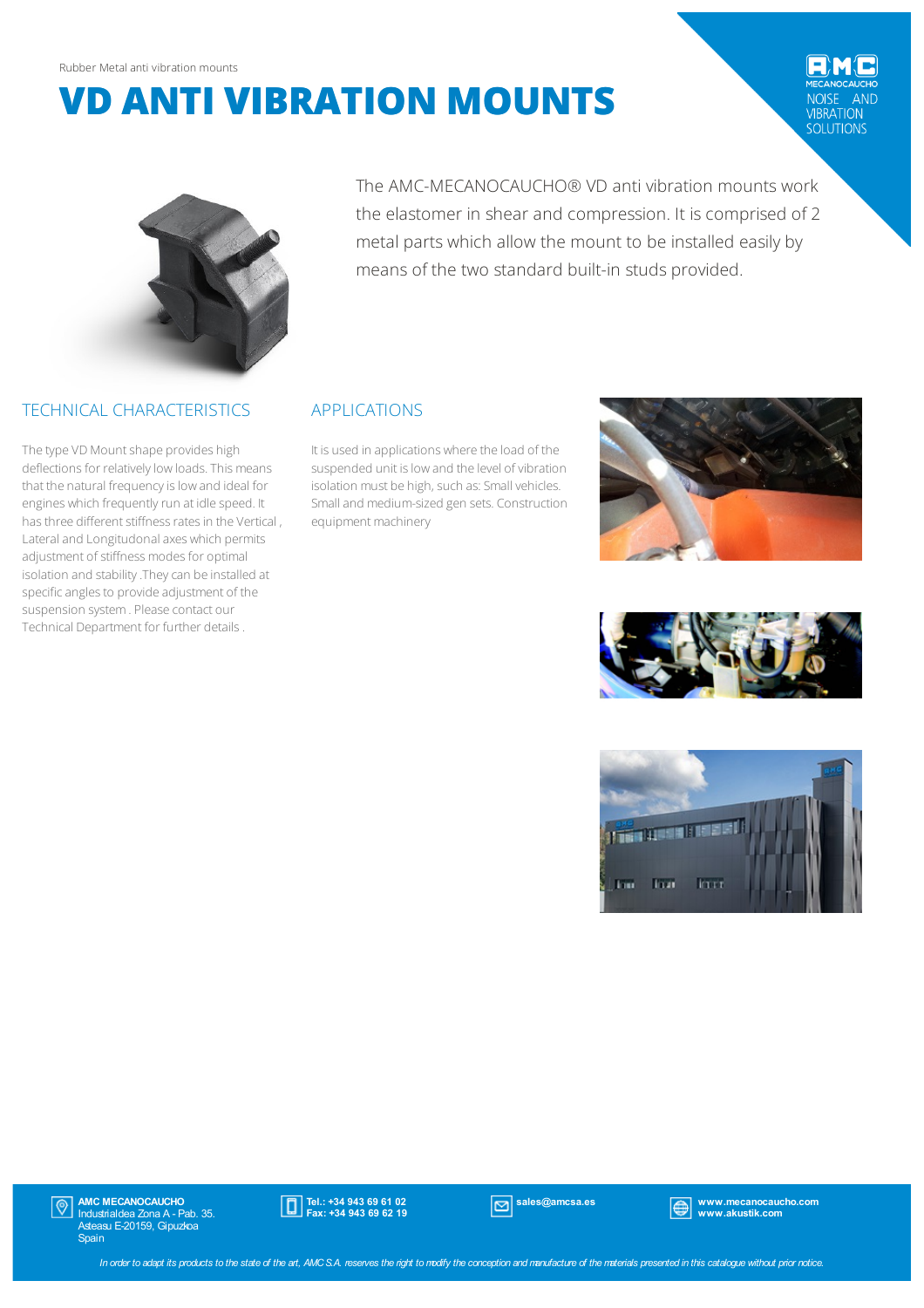#### **VD ANTI VIBRATION MOUNTS**

#### DRAWINGS



#### DIMENSIONS

| <b>Type</b>         | A<br>(mm) | B<br>(mm) | r<br>(mm) | D<br>(mm)      | E<br>(mm) | F<br>(mm) | G.<br>(mm) | н<br>(mm) | M        | Weight<br>(gr) | Load<br>(kg) | Code   |
|---------------------|-----------|-----------|-----------|----------------|-----------|-----------|------------|-----------|----------|----------------|--------------|--------|
| Small 40            | 41        | 95        | 39        | $\overline{4}$ | 35        | 50        | 23         | 25        | $M-10$   | 330            | 75           | 148121 |
| <b>Small 45 M12</b> | 41        | 95        | 39        | $\overline{4}$ | 35        | 50        | 30         | 30        | $M-12$   | 350            | 90           | 148132 |
| Small 50            | 41        | 95        | 39        | $\overline{4}$ | 35        | 50        | 23         | 25        | $M-10$   | 330            | 100          | 148123 |
| Small 60            | 41        | 95        | 39        | $\overline{4}$ | 35        | 50        | 23         | 25        | $M-10$   | 330            | 110          | 148125 |
| Small 60 M12        | 41        | 95        | 39        | $\overline{4}$ | 35        | 50        | 30         | 31        | $M - 12$ | 350            | 110          | 148133 |
| Medium 45           | 64        | 130       | 60        | 6              | 52        | 60        | 34         | 36        | $M - 12$ | 805            | 100          | 148101 |
| Medium 50           | 64        | 130       | 60        | 6              | 52        | 60        | 34         | 36        | $M - 12$ | 805            | 120          | 148102 |
| Medium 60           | 64        | 130       | 60        | 6              | 52        | 60        | 34         | 36        | $M - 12$ | 805            | 150          | 148104 |
| Medium 70           | 64        | 130       | 60        | 6              | 52        | 60        | 34         | 36        | $M - 12$ | 805            | 175          | 148105 |